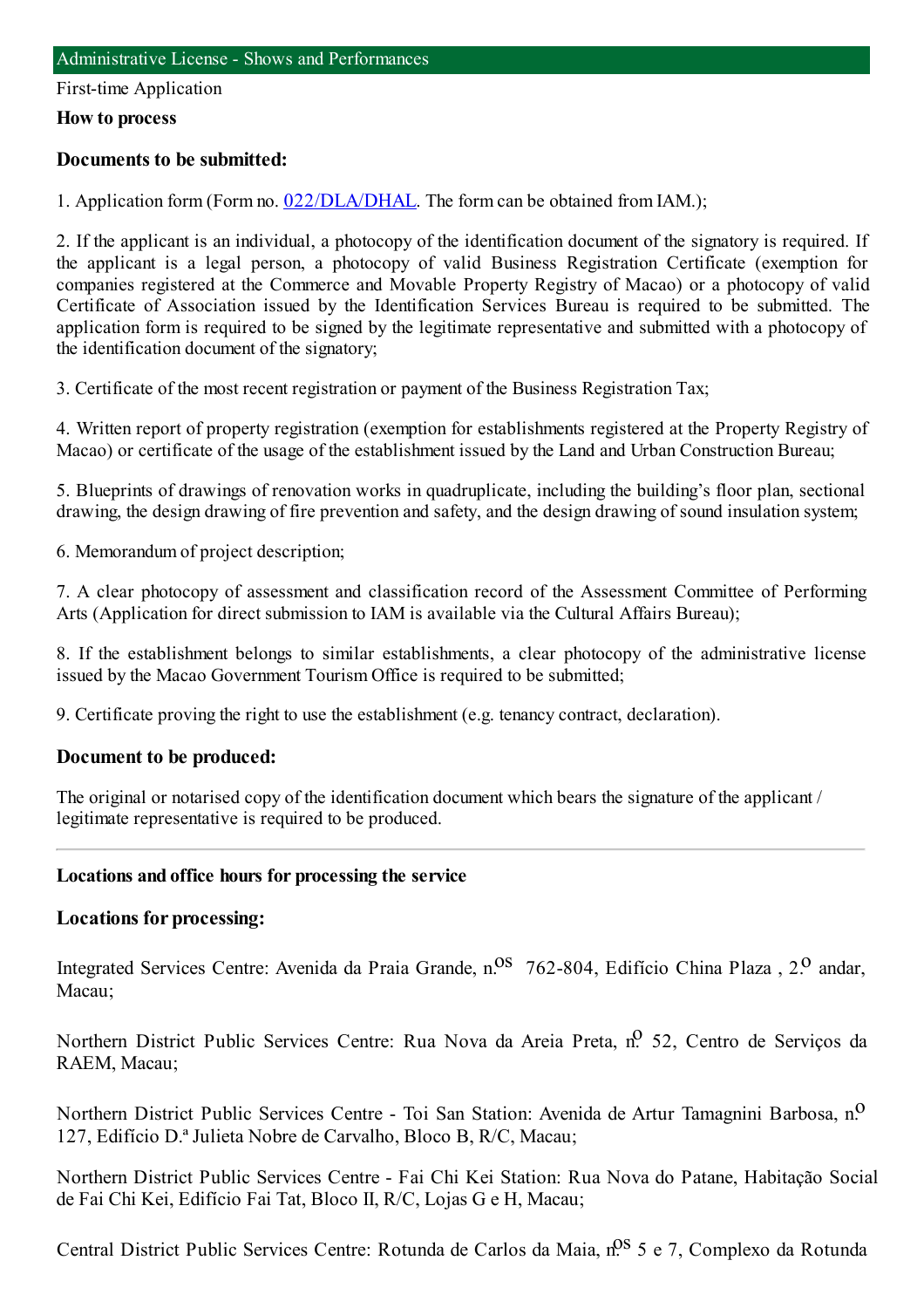de Carlos da Maia, 3.<sup>0</sup> andar, Macau;

Central District Public Services Centre - S. Lourenço Station: Rua de João Lecaros, Complexo Municipal do Mercado de S. Lourenco, 4.<sup>0</sup> andar, Macau;

Islands District Public Services Centre:Rua de Coimbra, n.º 225, 3.˚ andar, Centro de Serviços da RAEM das Ilhas, Taipa;

Islands District Public Services Centre – Seac Pai Van Station: Avenida de Vale das Borboletas, Seac Pai Van Community Complex,  $6<sup>0</sup>$  andar, Coloane.

# **Office hours:**

Monday to Friday, 9:00 a.m. to 6:00 p.m. (no lunch break, closed on Saturdays, Sundays and public holidays)

**Fees**

## **Application fee:**

MOP 5,000.00 per year MOP 3,000.00 per half year MOP 1,000.00 per month MOP 150.00 per day

### **Form fee:**

Not applicable

## **Stamp duty:**

10% of application fee

## **Security deposit:**

Not applicable

## **Fees, Charges and Prices List:**

[www.iam.gov.mo/p/pricetable/list](http://www.iam.gov.mo/p/pricetable/list)

### **Time required for processing**

### **Time for processing:**

60 working days

(Depends on whether the application documents can meet the application requirements and the comments from technical departments in reply)

### **Remarks / important notes on application**

## **Important notes:**

1. The person concerned should file the application in person or authorise a representative to file the application;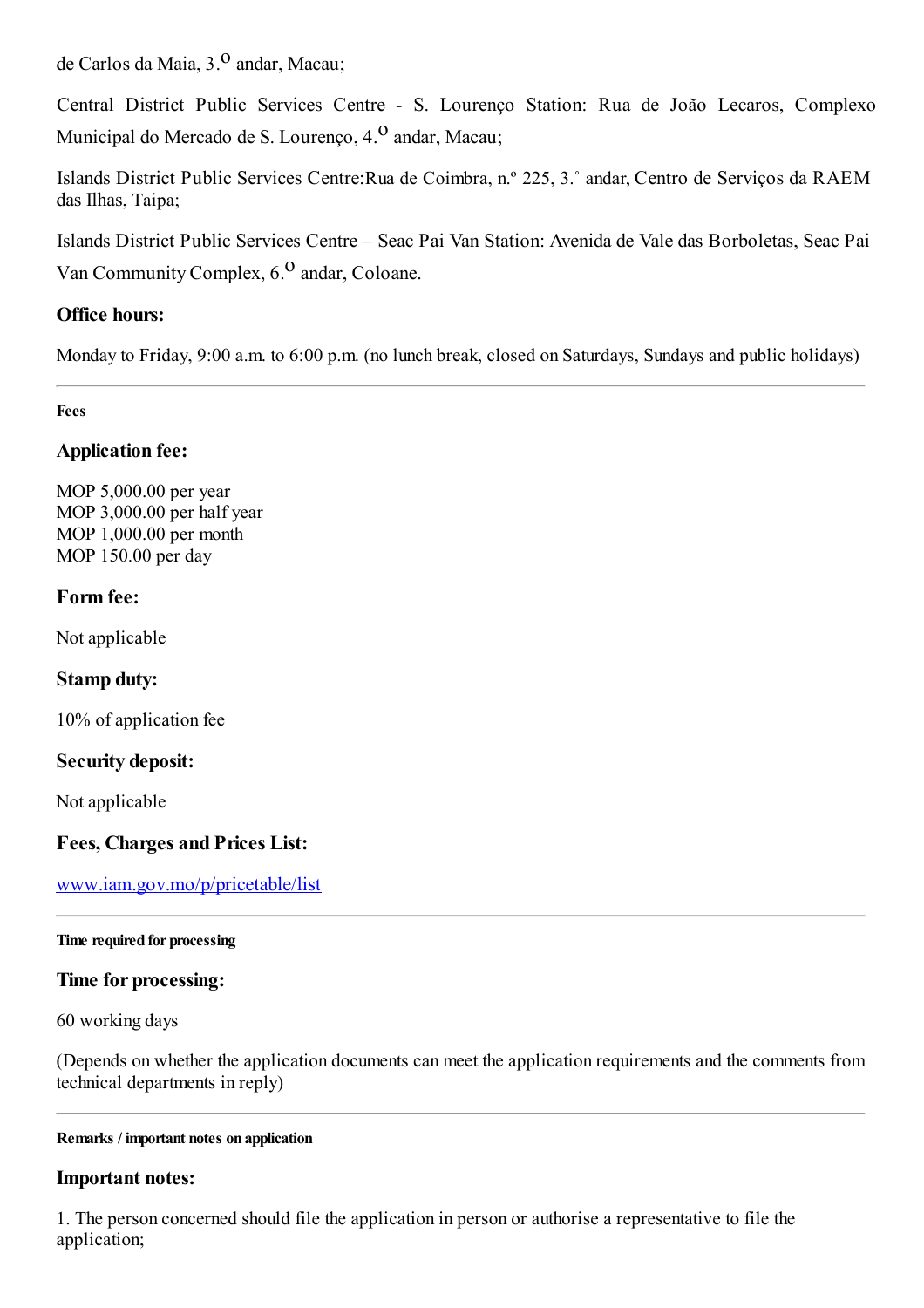2. The time for completion of processing is 60 working days in general, but it also depends on whether the application documents can meet the application requirements and the comments fromtechnical departments in reply;

3. The above documents are required to be signed by the applicant / legitimate representative except for the ones issued by government departments and public organisations.

#### **Relevant standards or requirements**

1. The shop in the application must be for commercial use.

2. The drawings submitted are required to be drawn by engineers registered at the Land and Urban Construction Bureau.

3. If multiple copies of a document are required for submission, one of themmust be the original and the others can be photocopies.

4. Any public performances given by professional or amateur performers are regarded as shows and performances, except for those given by orchestras or bands in hotels, apartment hotels, tourismcomplexes and inns.

**Progress enquiry and obtaining result of service**

### **Enquiry about application progress:**

<https://account.gov.mo/zh-hant/login/>

### **Method for obtaining the result of service:**

Visiting in person to obtain the result

### **Formalities**

- First-time Application
- Renewal
- Replacement
- Cancellation
- Change of License Holder
- Alteration of Name of Establishment
- Alteration of Establishment Facilities
- Alteration of others

### **Frequently asked questions**

1. What is the definition of application for license?